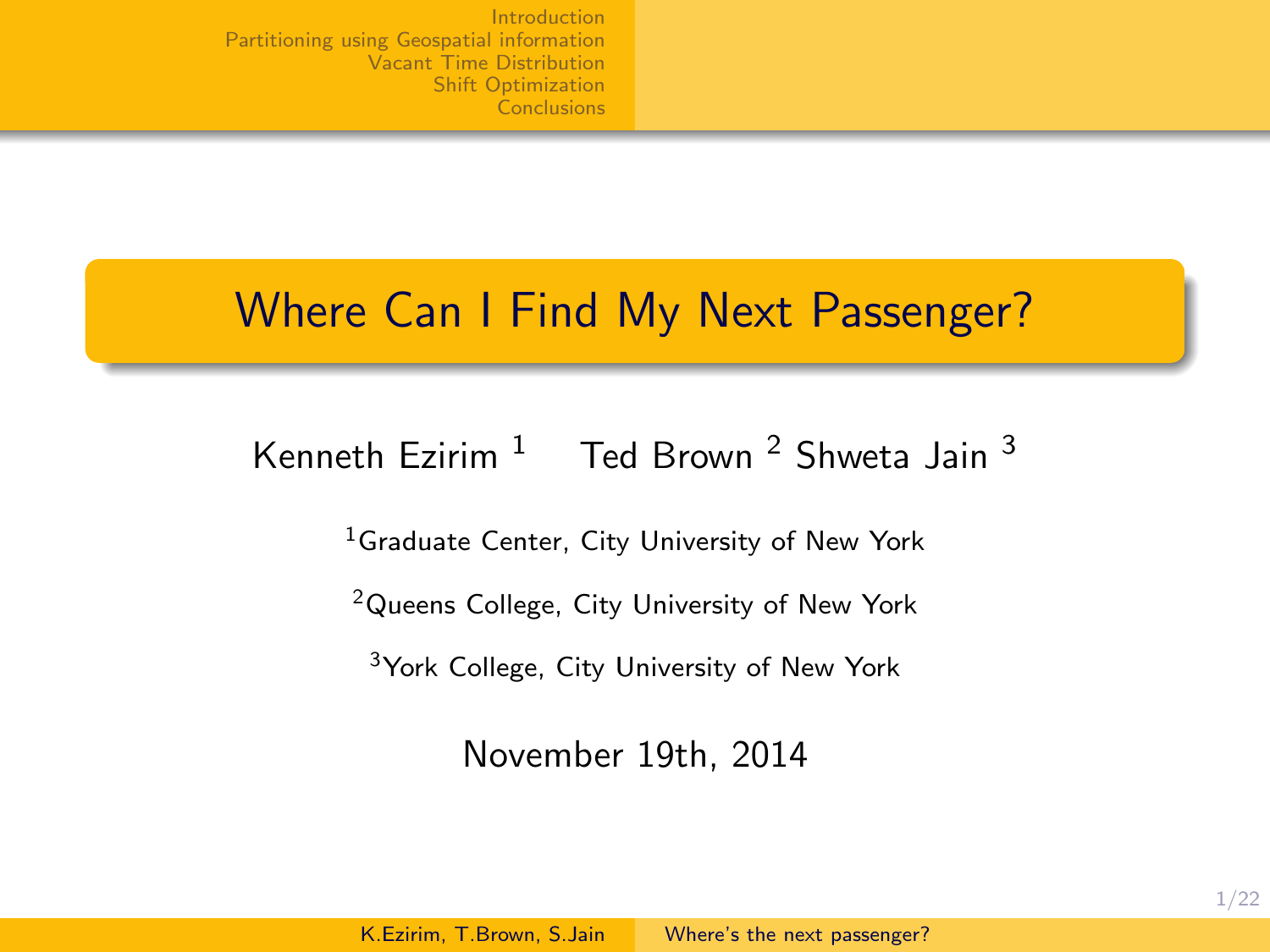



- 2 [Partitioning using Geospatial information](#page-7-0)
- 3 [Vacant Time Distribution](#page-9-0)
- 4 [Shift Optimization](#page-12-0)

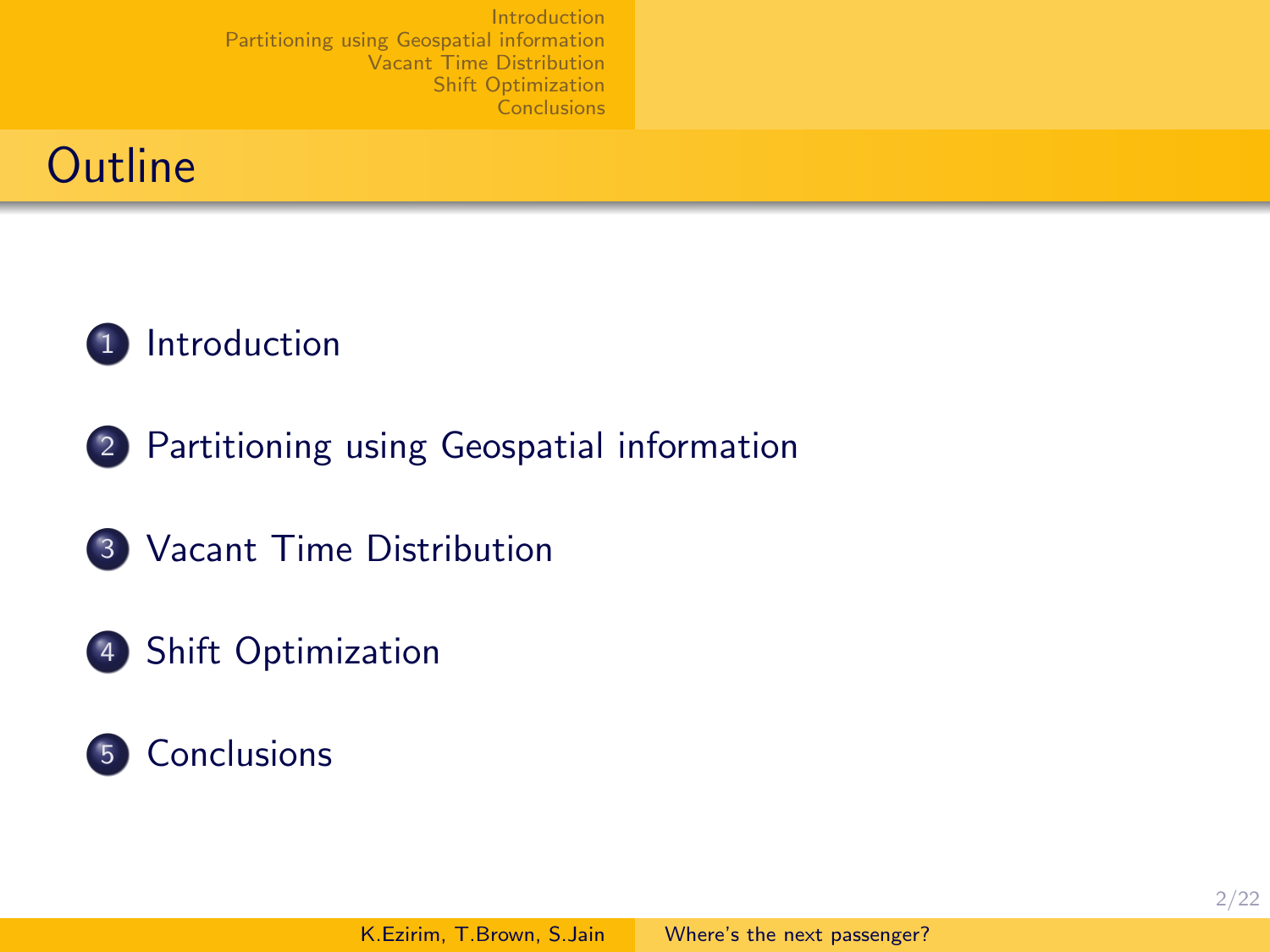## Introduction

- Taxi are common means of transportation in Manhattan
- Approx. 135k vehicles (New York City TLC 2011 and 2012 Annual report)
- about one half million rides a day
- <span id="page-2-0"></span>• 2011 and 2012 trip records over 350 million records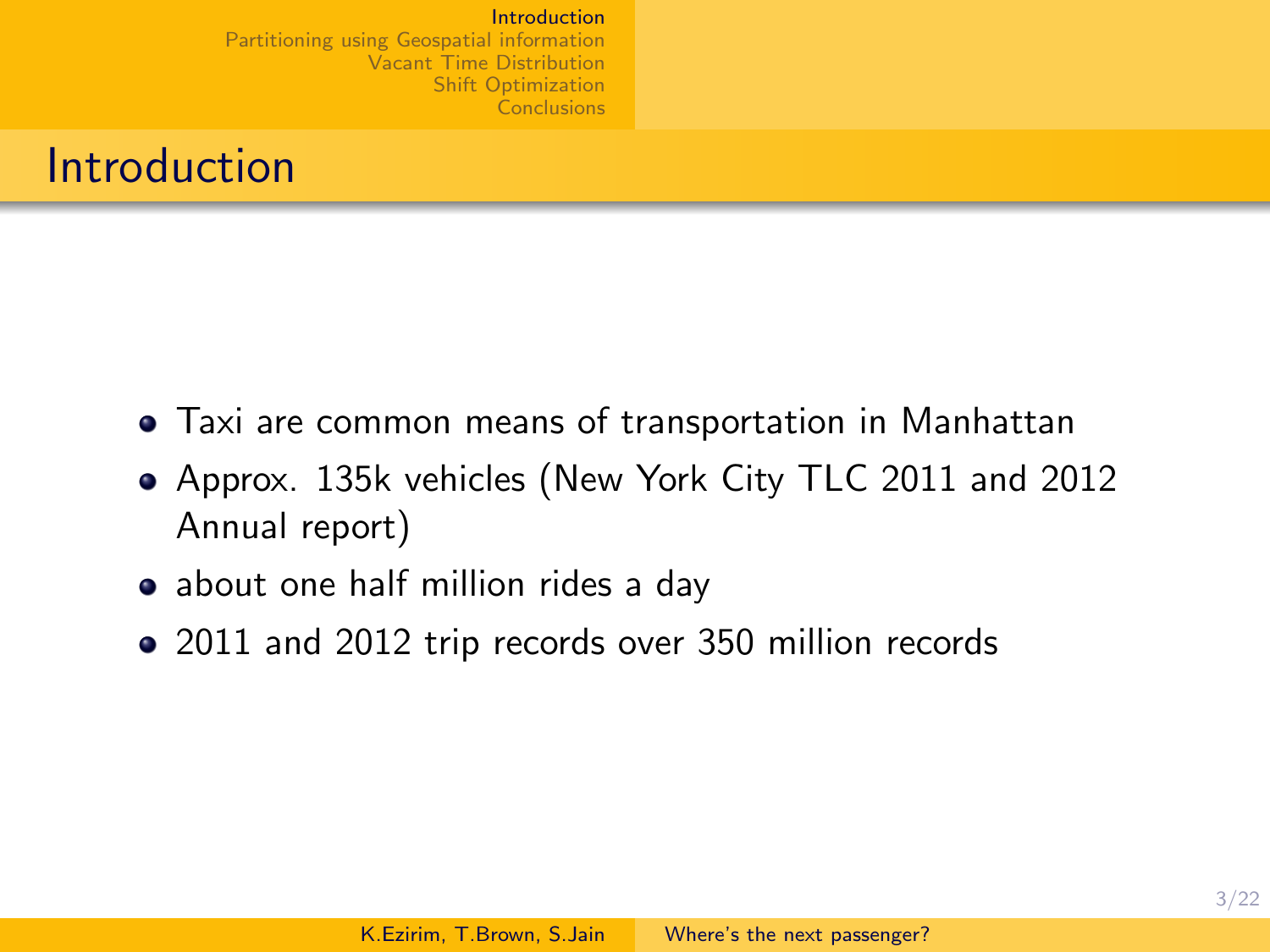

Understanding the following:

• Distribution of time between trips or vacant time

#### What is Vacant time?

It is the time between a drop-off and a pickup. In other words, the period when a driver has no passenger on board.

- Variation of vacant time across different locations
- Advantages of using optimized vacant time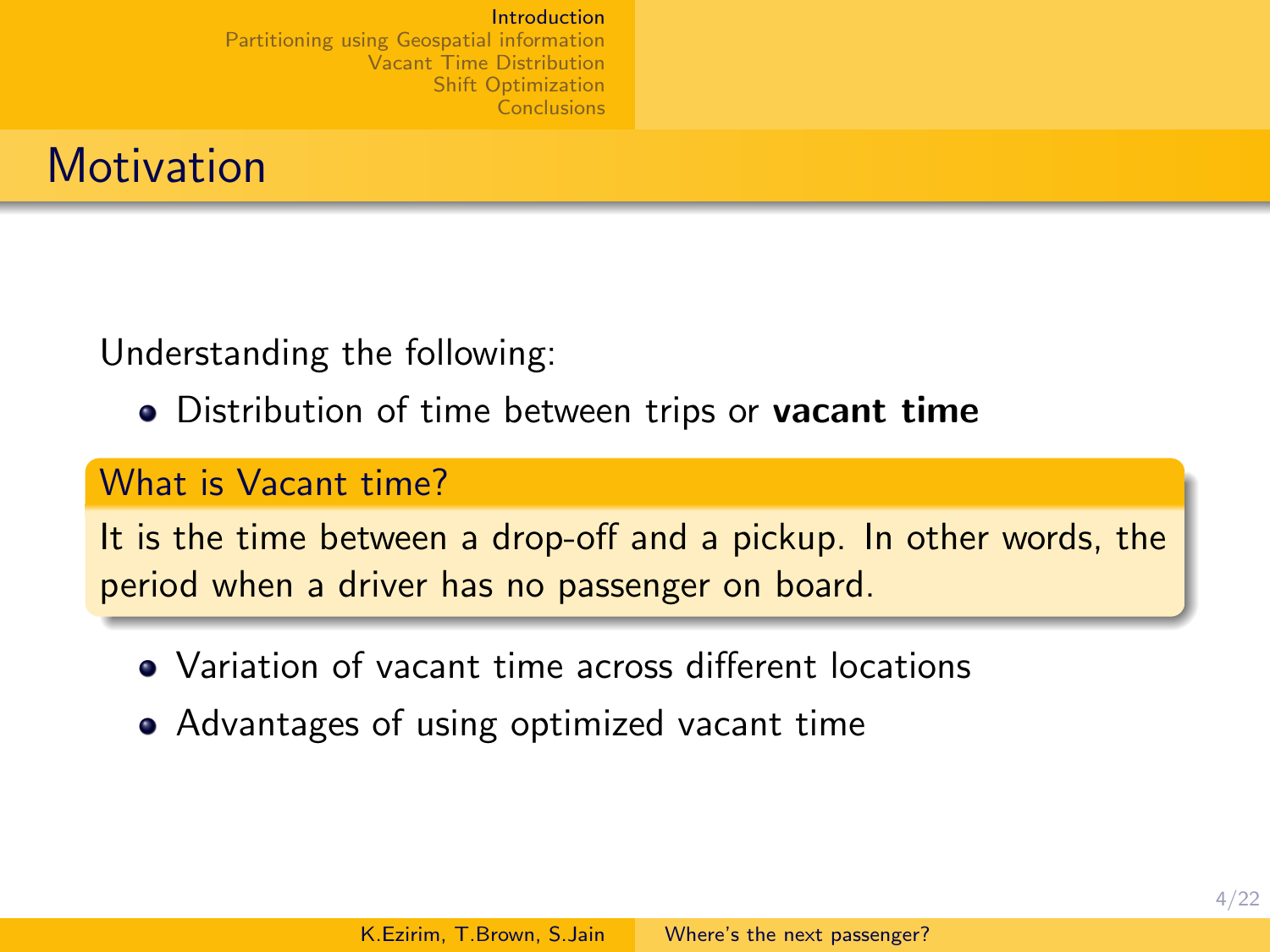### Data Features

Trip record features:

- Unique identifiers medallion, shift number and trip number
- Geospatial Information of Pickup and Dropoff locations
- No information on trip route
- Information on fare, tolls and tips

Anomalies:

- Zero latitude and longitude values
- $\bullet$  GPS distance  $>$  Trip distance
- Discrepancy in total fare amount etc.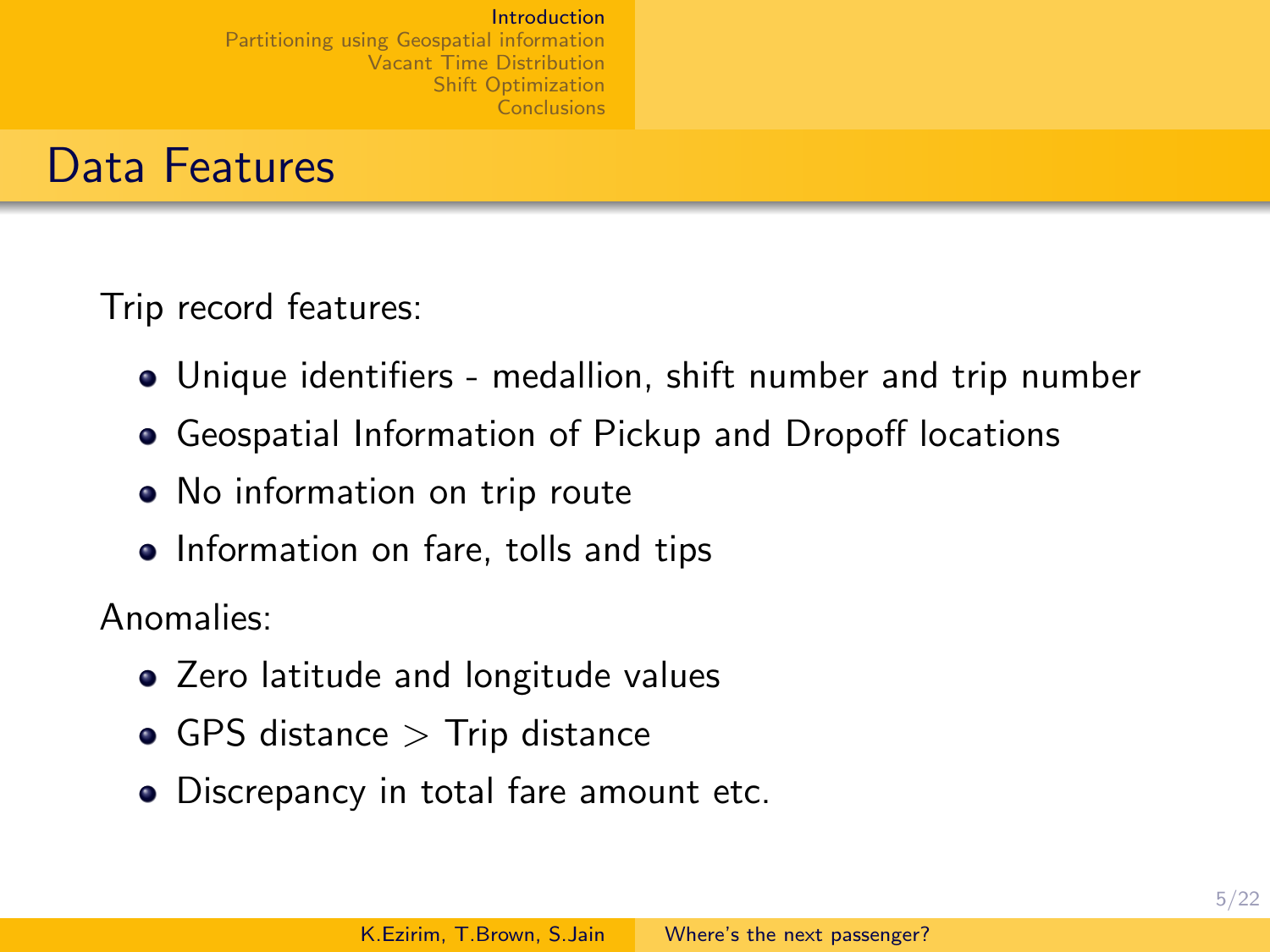## Feature Selection

- Selected only trips with pickup and dropoff locations in Manhattan
- Trip records selected devoid of anomalies
- Random sampling due to size of dataset
- Trip features include medallion, shift number, trip number, pickup and dropoff latlng, pickup and dropoff datetime, fare amount
- Dataset housed on Hive DB with full support for map/reduce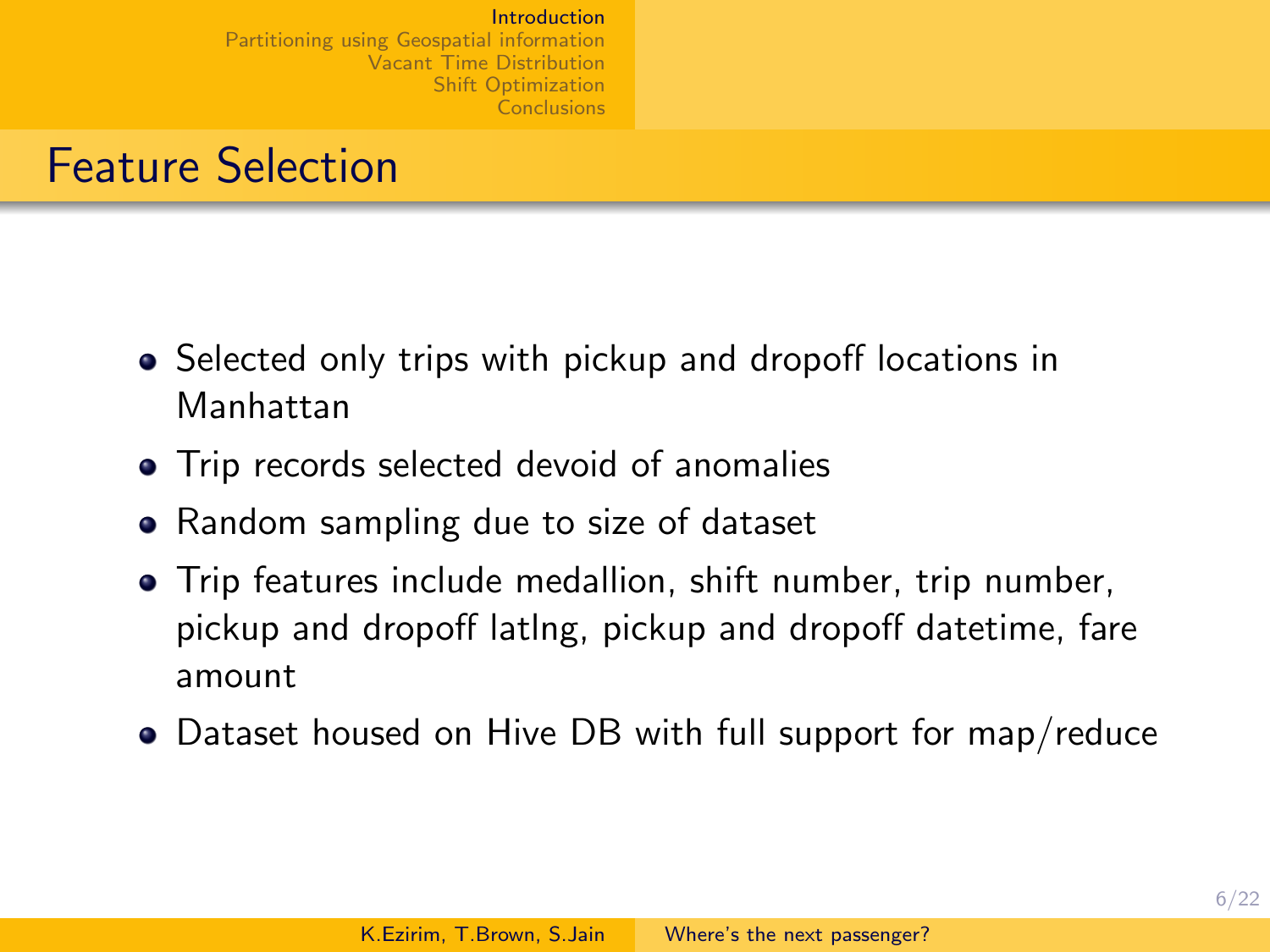

Important definitions:

- Trip: movement of passenger from pickup location to drop-off location
- Shift: sequence of taxi trips, with intermediate wait times.
- Sector: a geographically mapped area with boundaries represented with a polygon. *i*-th sector is denoted as  $s_i$

Given two sector  $s_i$  and  $s_j$ , trip time is denoted as  $t(i,j)$  and wait time is denoted as  $\tau(i, j)$ . Transition from a dropoff sector  $s_i$  to a pickup sector  $s_j$  is denoted as  $tr(i, j)$ .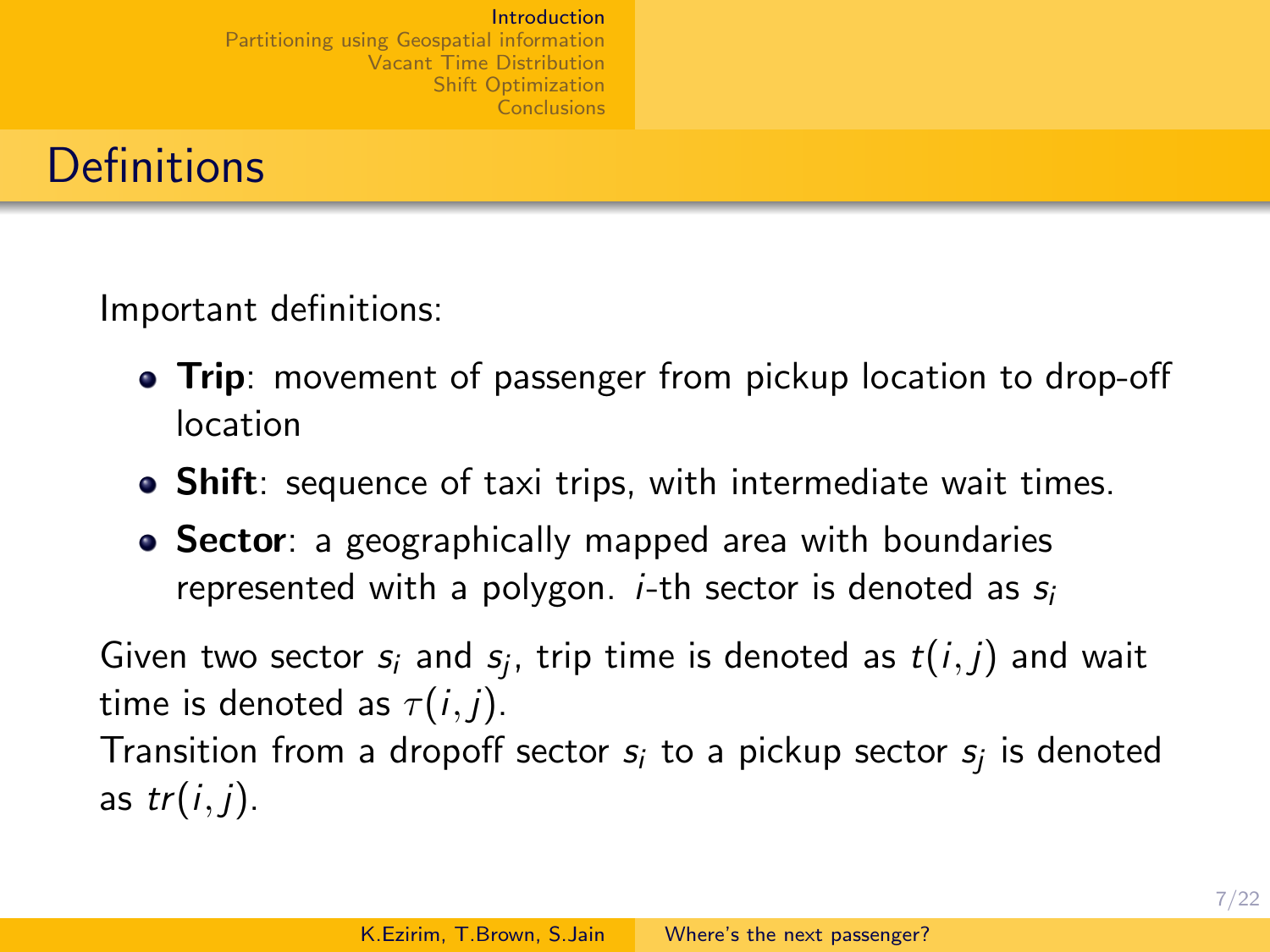# Area Partitioning using Taxi Data

- We used dropoff latitude and longitude coordinates to partition Manhattan into sectors.
- <span id="page-7-0"></span>There are many ways of achieving this, one of which is to:
	- Select an arbitrary number of cluster centroids, for instance, 75.
	- Then find cluster centroids for sectors using K-Means clustering algorithm.
	- Use Voronoi (Tessellation) algorithm to generate polygon for each sector.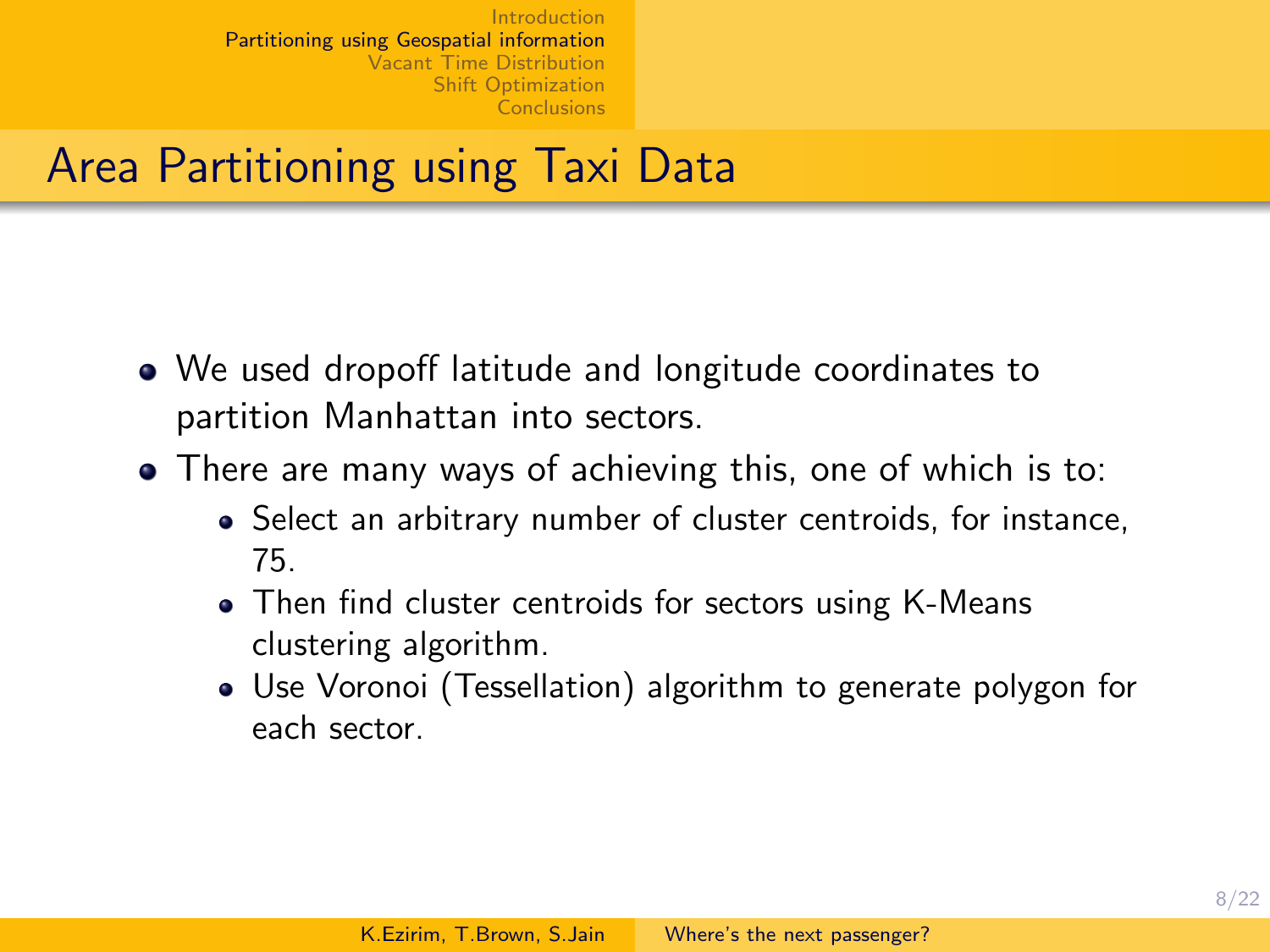# Area Partitioning using Geospatial information



Figure 1 : Snapshot of partitioning using Geospatial information from NYC TLC Taxi Data 2011. Data used in creating the partitions were trip records for the month April 2011.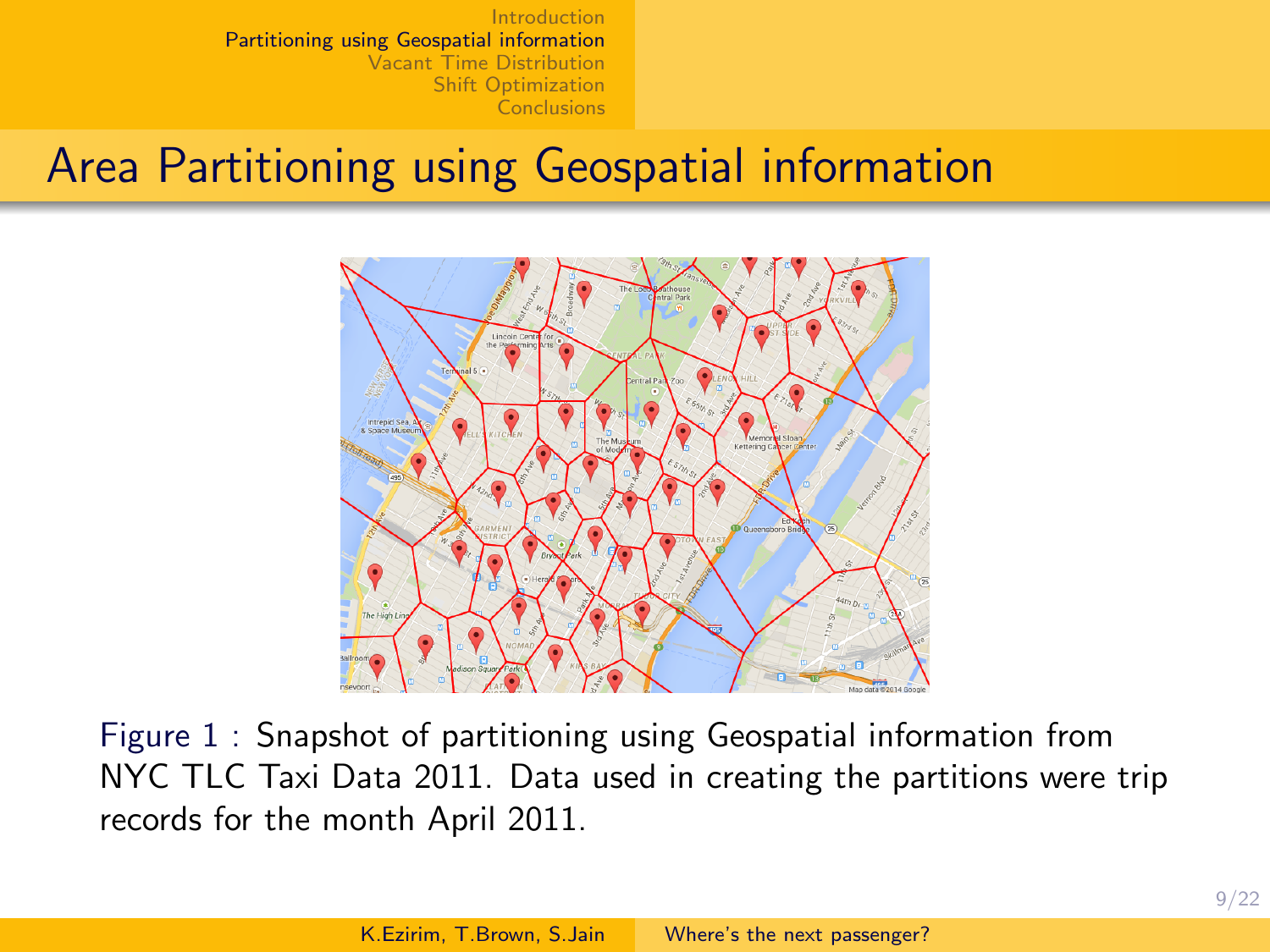## Vacant Time Distribution

Follows Lévy Distribution, with probability density distribution approximated by this function

<span id="page-9-0"></span>
$$
f(\tau; \mu, c) = \sqrt{\frac{c}{2\pi}} \frac{e^{-\frac{c}{2(\tau - \mu)}}}{(\tau - \mu)^{3/2}}
$$
(1)

over the domain  $\tau > \mu$  with  $c = 2.6$  and  $\mu = 0.9$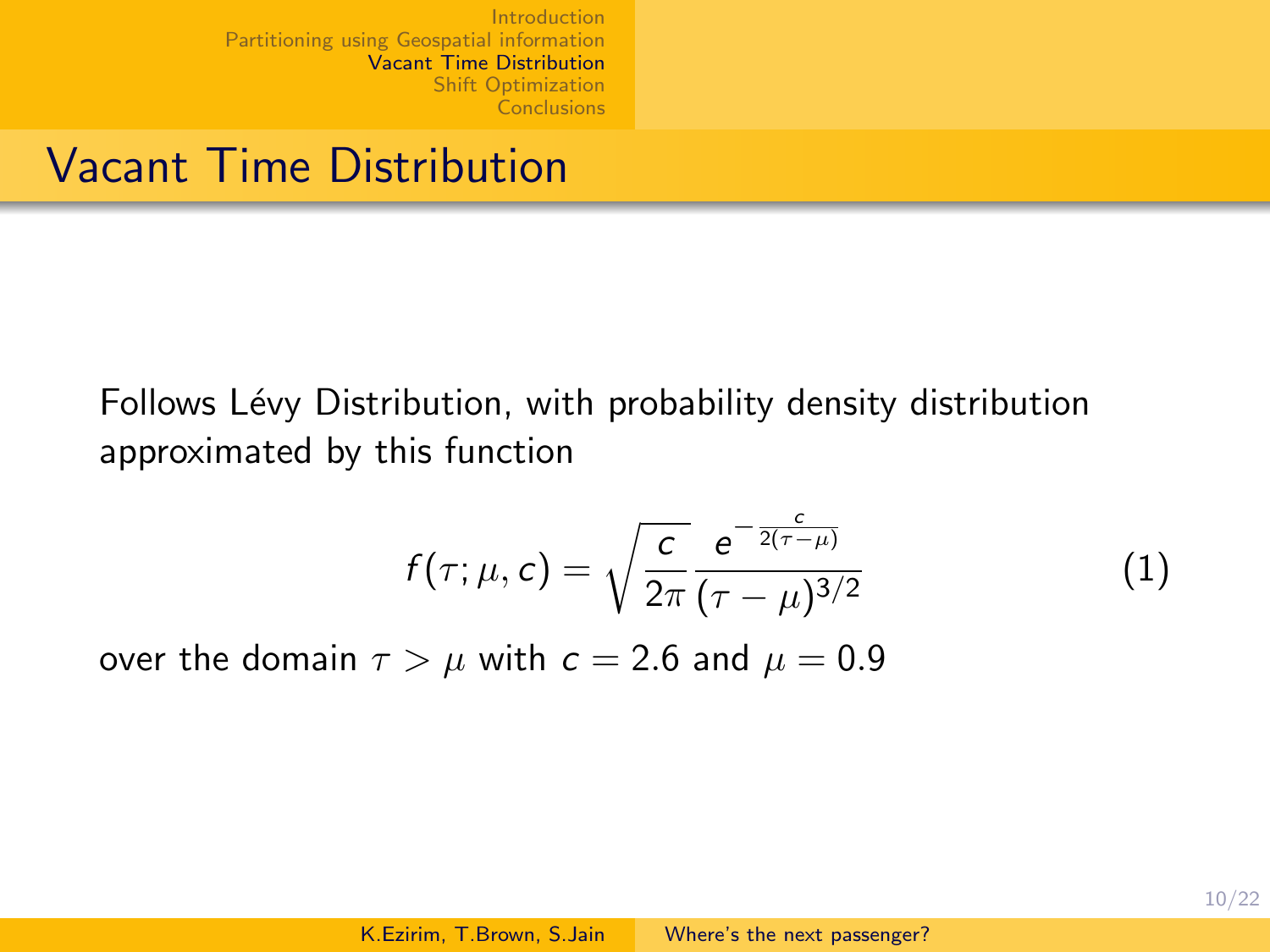### Vacant Time Distribution



Figure 2 : Vacant Time is distributed according to Lévy Distribution.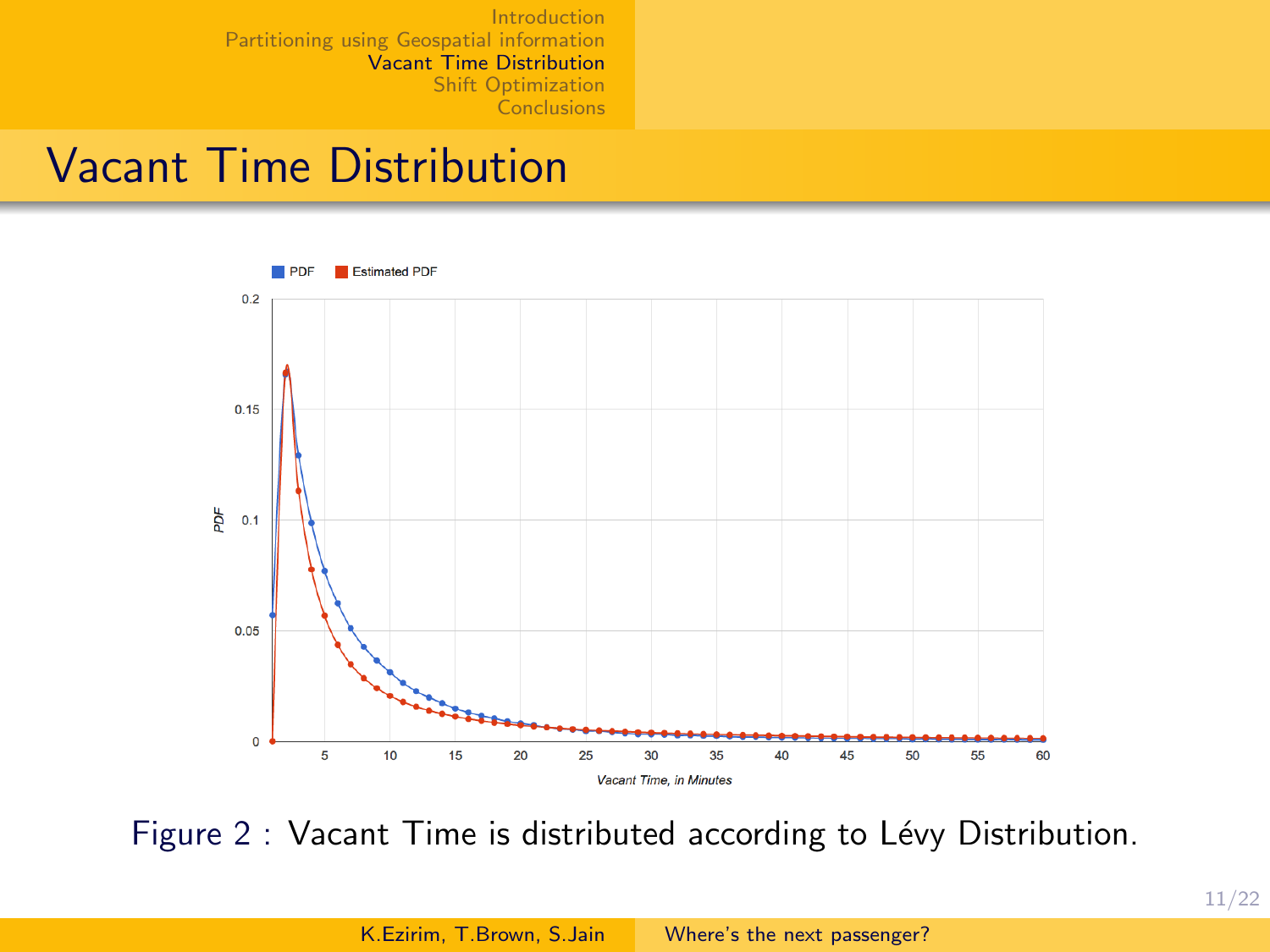

#### Sample Study

Date: April 4, 2011 26,784 unique Taxi shifts 304,833 trips

- Dropoff Distribution and Dropoff-Pickup Transition  $Distribution$  [Link](http://bkcollege.ezirim.com/nyctlc/wtanalysis/transition.htm)
- $\bullet$  Vacant time distribution  $\bullet$  [Link](http://bkcollege.ezirim.com/nyctlc/wtanalysis/waittime.htm)
- $\bullet$  Trip time distribution  $\bullet$  [Link](http://bkcollege.ezirim.com/nyctlc/wtanalysis/triptime.htm)
- $\bullet$  Fare Amount Distribution  $\bullet$  [Link](http://bkcollege.ezirim.com/nyctlc/wtanalysis/fareamt.htm)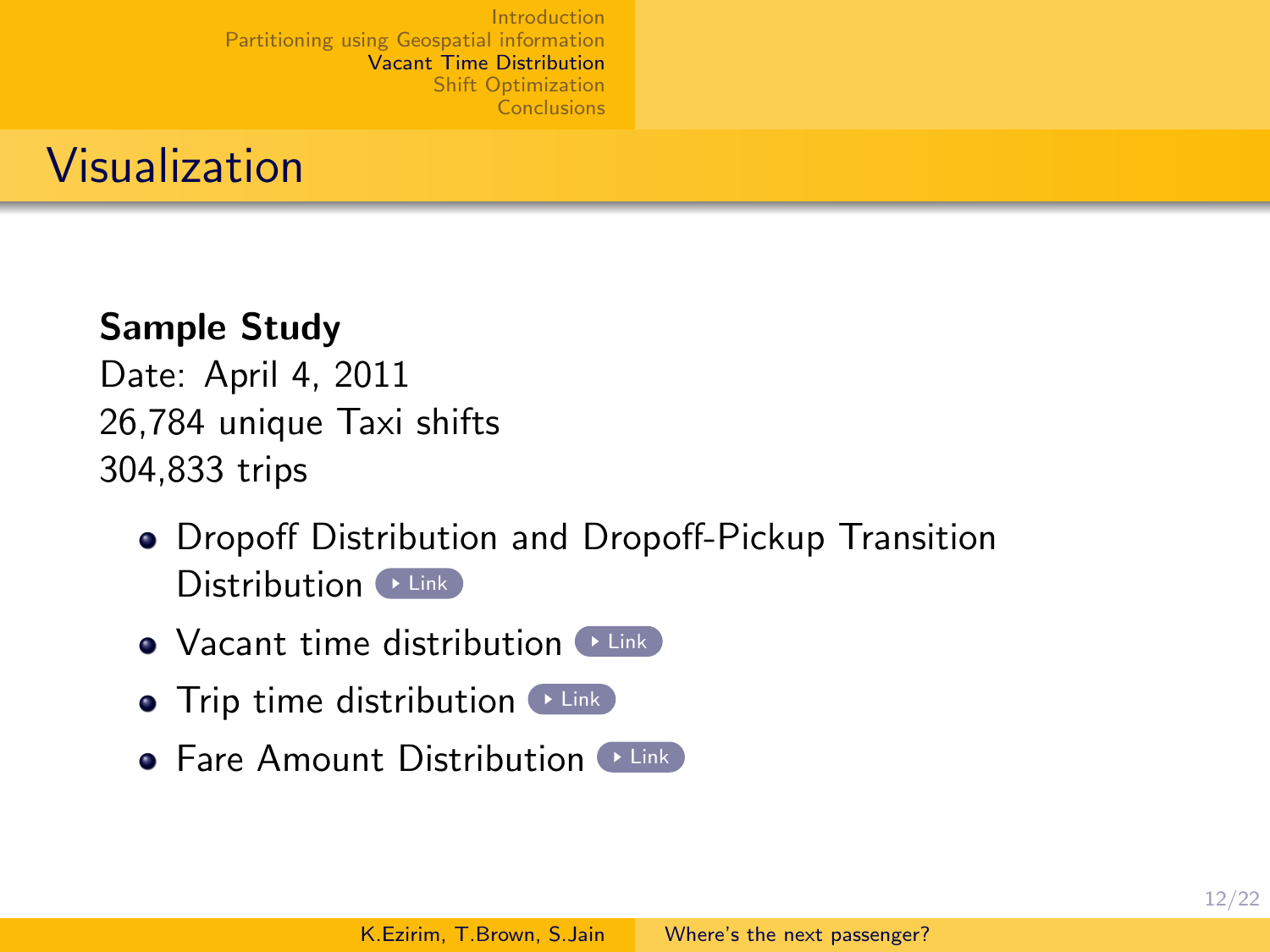# Shift Optimization

Taxi shifts can be optimized to:

- **1** Increase the number of trips made during a shift
- **2** Increase the average revenue generated by taxi cabs
- <span id="page-12-0"></span><sup>3</sup> Reduce the amount of time spent by taxi cabs hunting for passengers.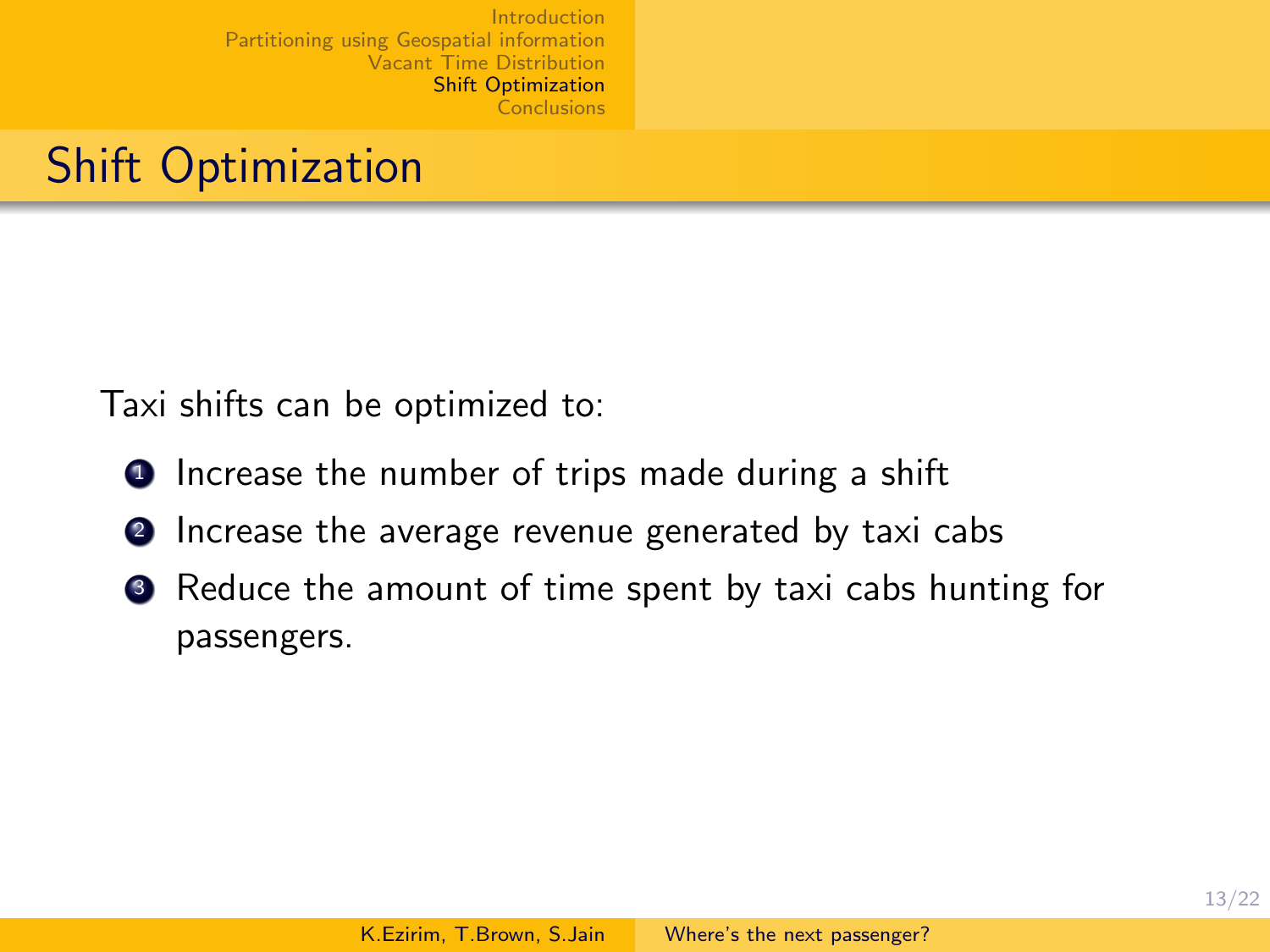## Shift Optimization

#### Optimization based on vacant time  $\tau$

$$
j = \underset{k \in [1,n]}{\arg \min} \{ \tau(i,k) \}
$$
 (2)

Driver chooses sector  $s_i$  that has the shortest vacant time.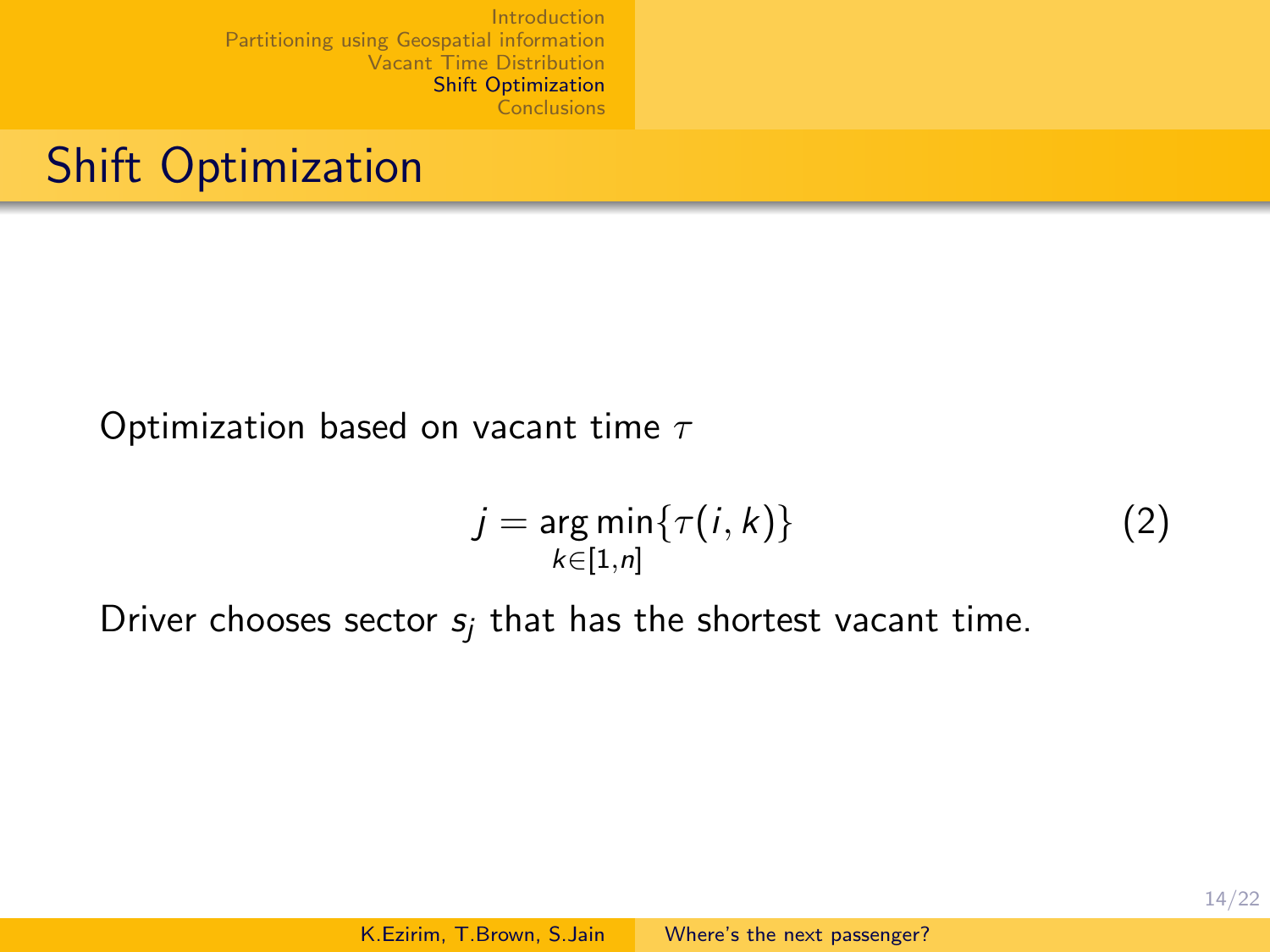# Shift Optimization

Optimization based on possibility of a pickup in a sector. Given a large dataset, the probability of a pickup in  $s_i$  with the last dropoff sector in  $s_i$ , is

$$
p_{ij} = tr(i,j) / \sum_{k=1}^{n} tr(i,k)
$$
 (3)

where *n* is the number of sectors and  $0 \le p_{ij} < 1$ .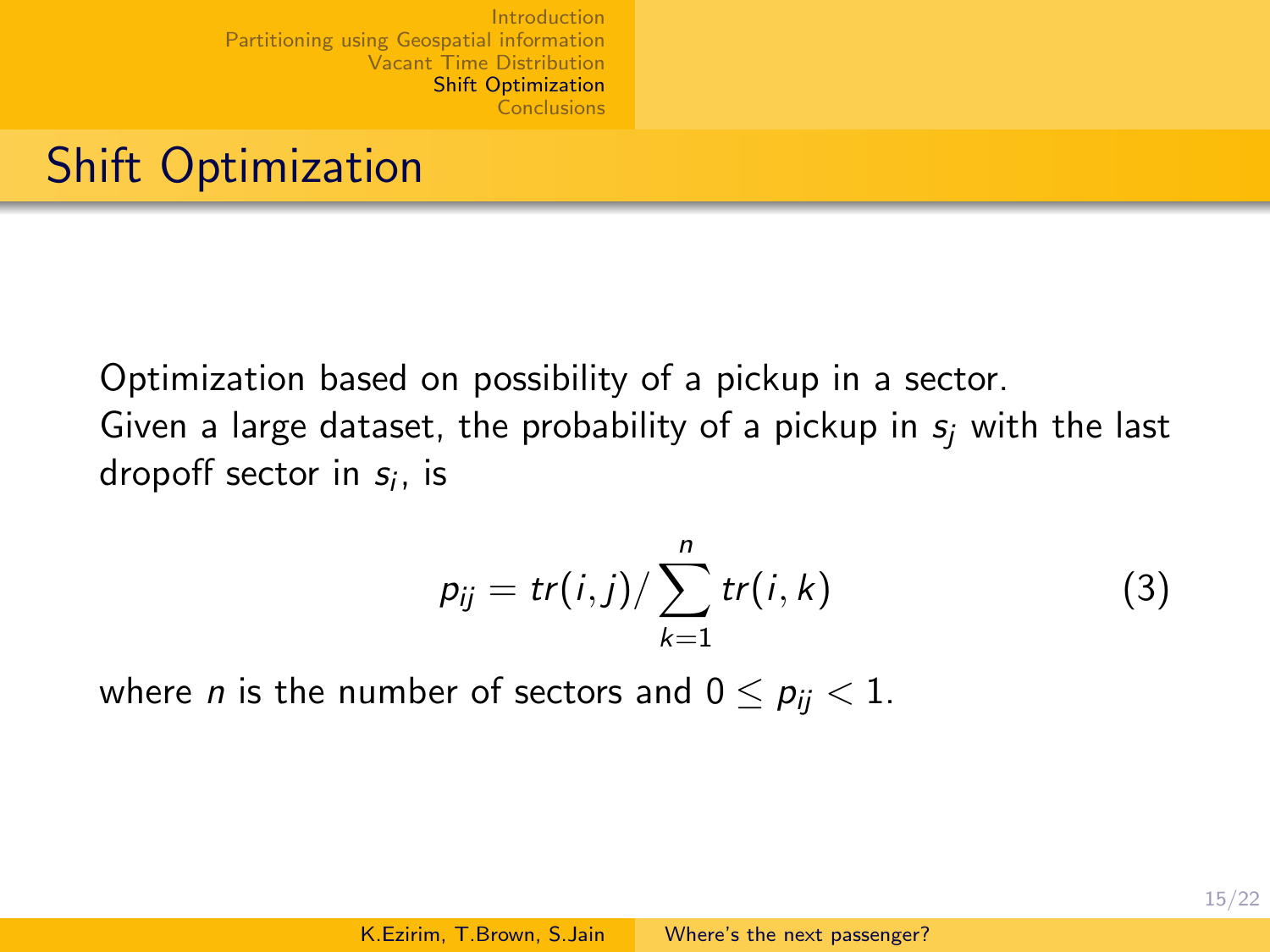## Shift Optimization

Assume a driver after dropoff in  $s_i$  and wants to go to  $s_i$  because

$$
j = \underset{k \in [1,n]}{\arg \max} \{ p_{ik} \}
$$
 (4)

Finding another trip another trip with trip time  $t(k, l)$  on the way to  $\mathsf{s}_j$  is good for the driver, that is

$$
\tau(i,k)+t(k,l)+\tau(l,j)\leq \tau(i,j) \qquad (5)
$$

But  $t(k, l)$  is difficult to predict because it depends on the passenger.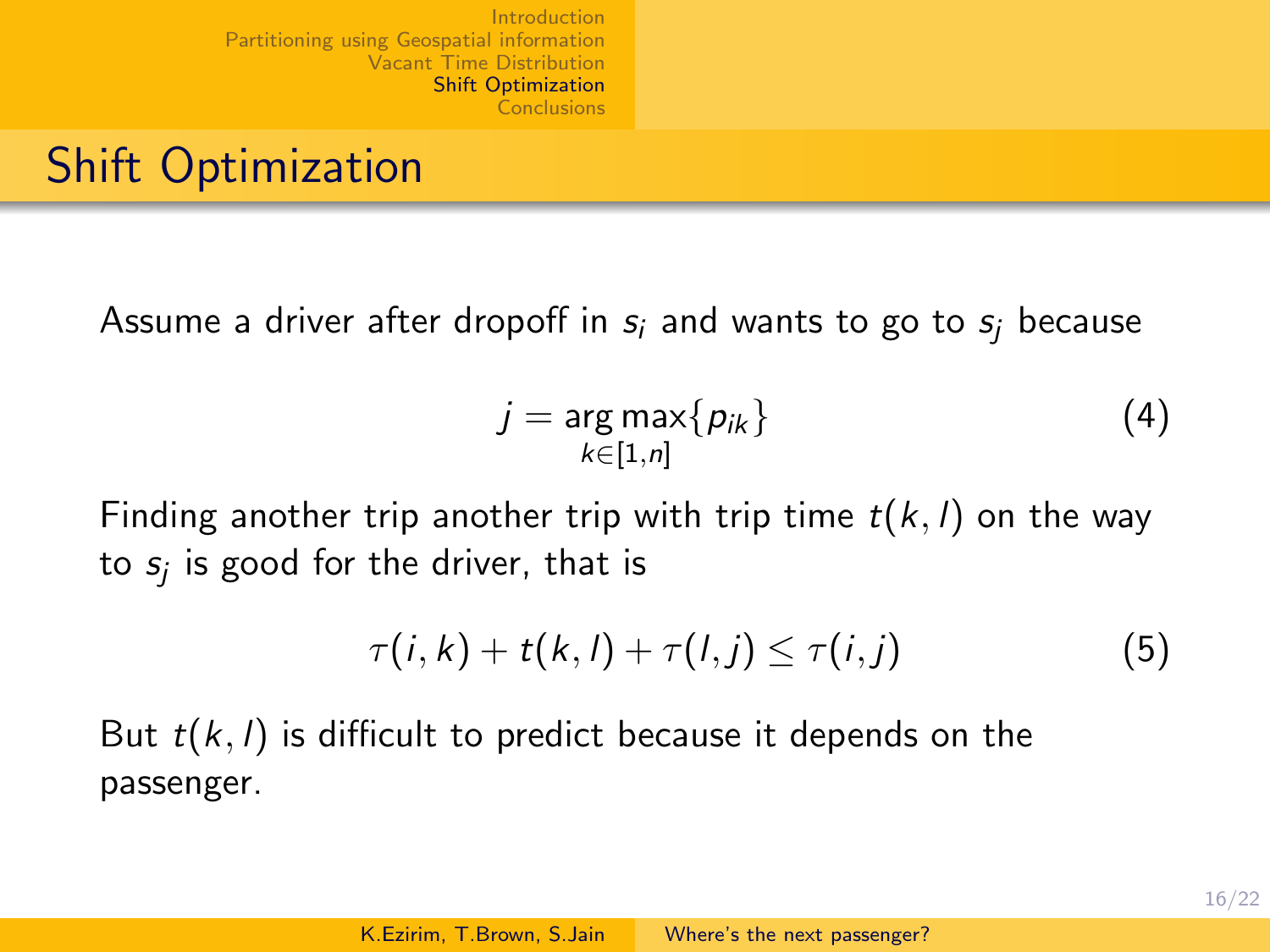### Analytical Results



Figure 3 : Plots showing the variation of revenue per hour and revenue per mile for the year 2011 and 2012.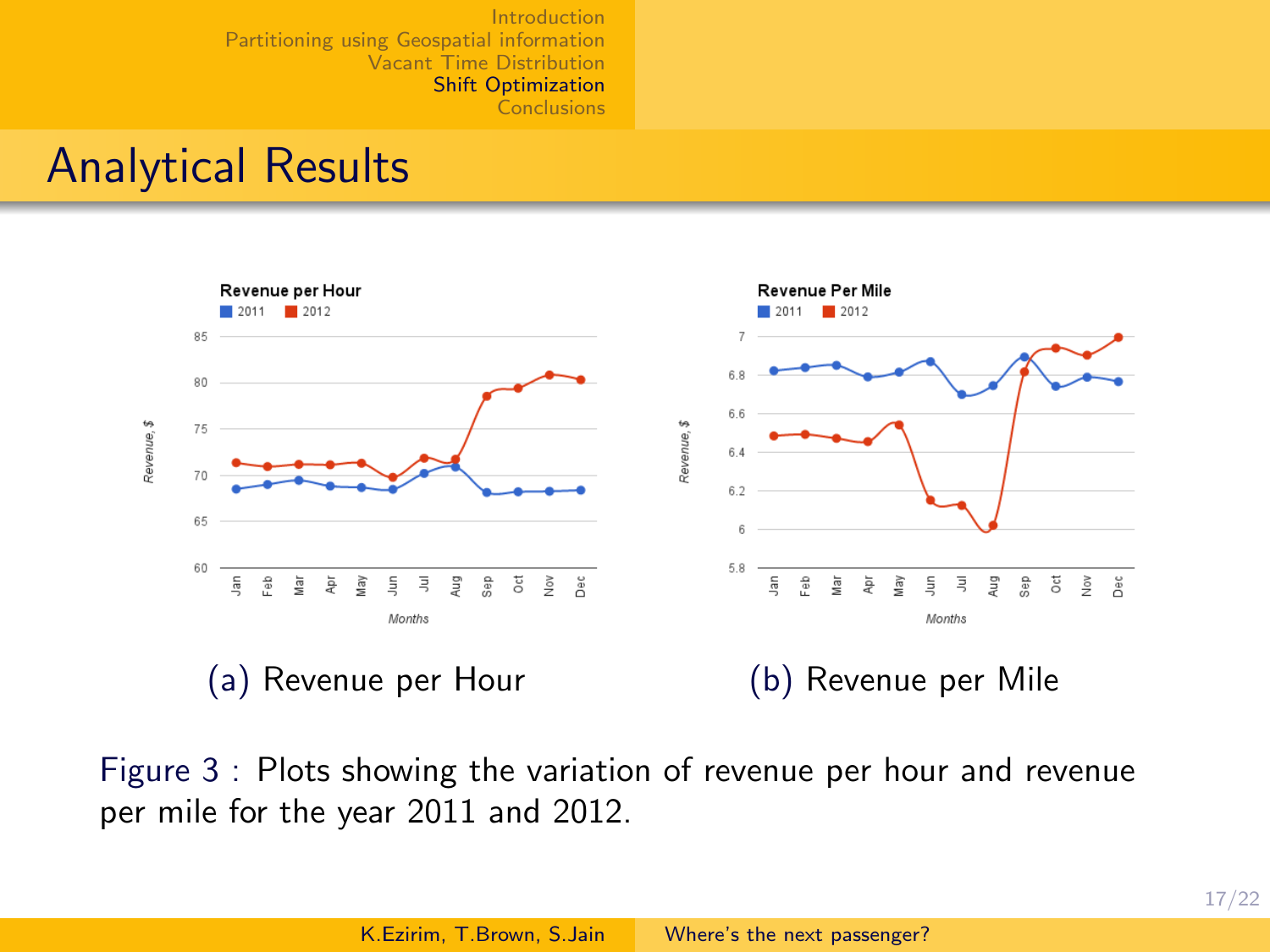### Analytical Results



Figure 4 : Illustration of the number of shifts that qualified for optimization given that only a single trip can be fitted in any acceptable vacant time period.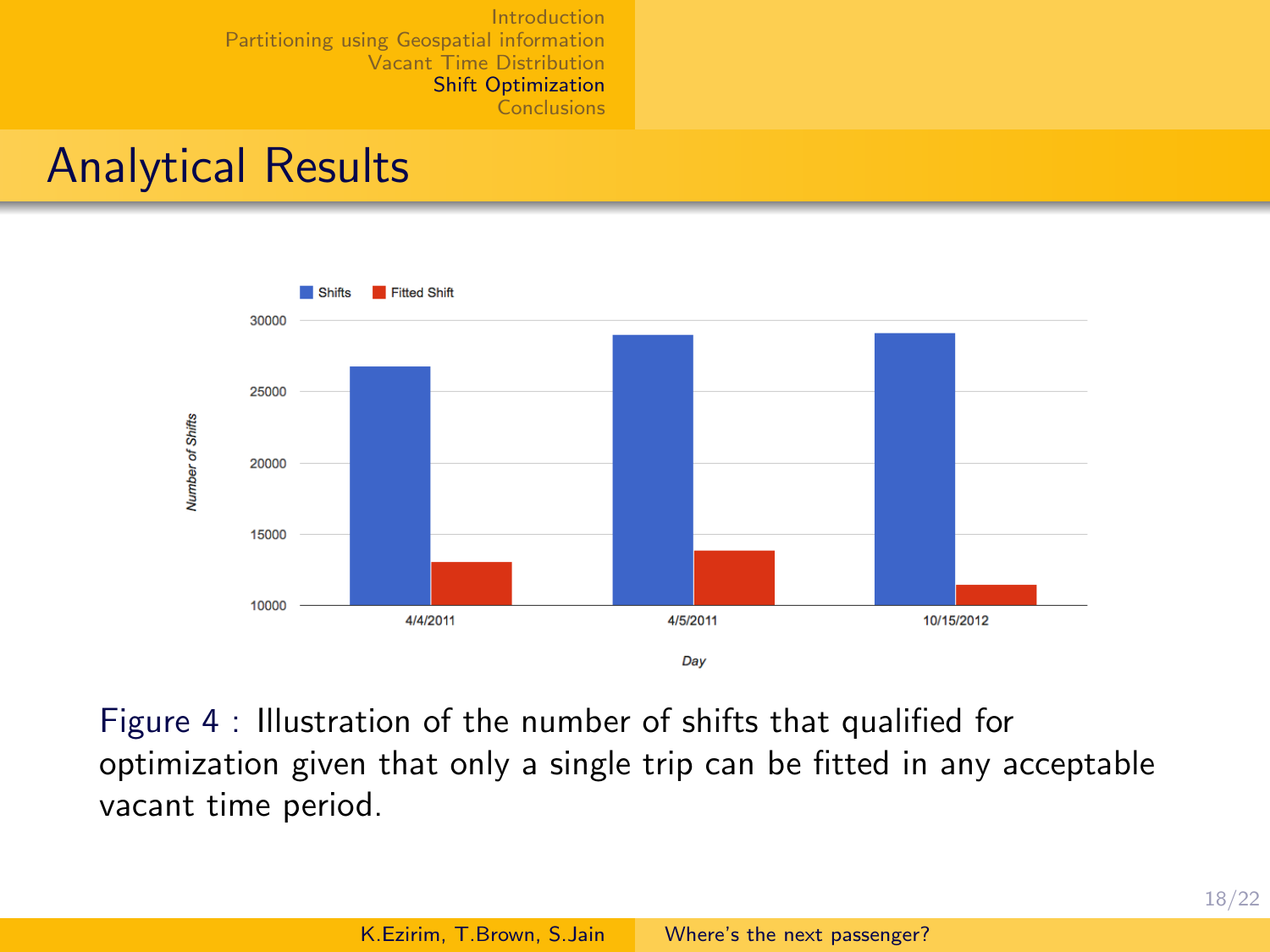## Analytical Results



Figure 5 : Illustration of the number of trips recovered via shift optimization given that only a single trip can be fitted in any acceptable vacant time period.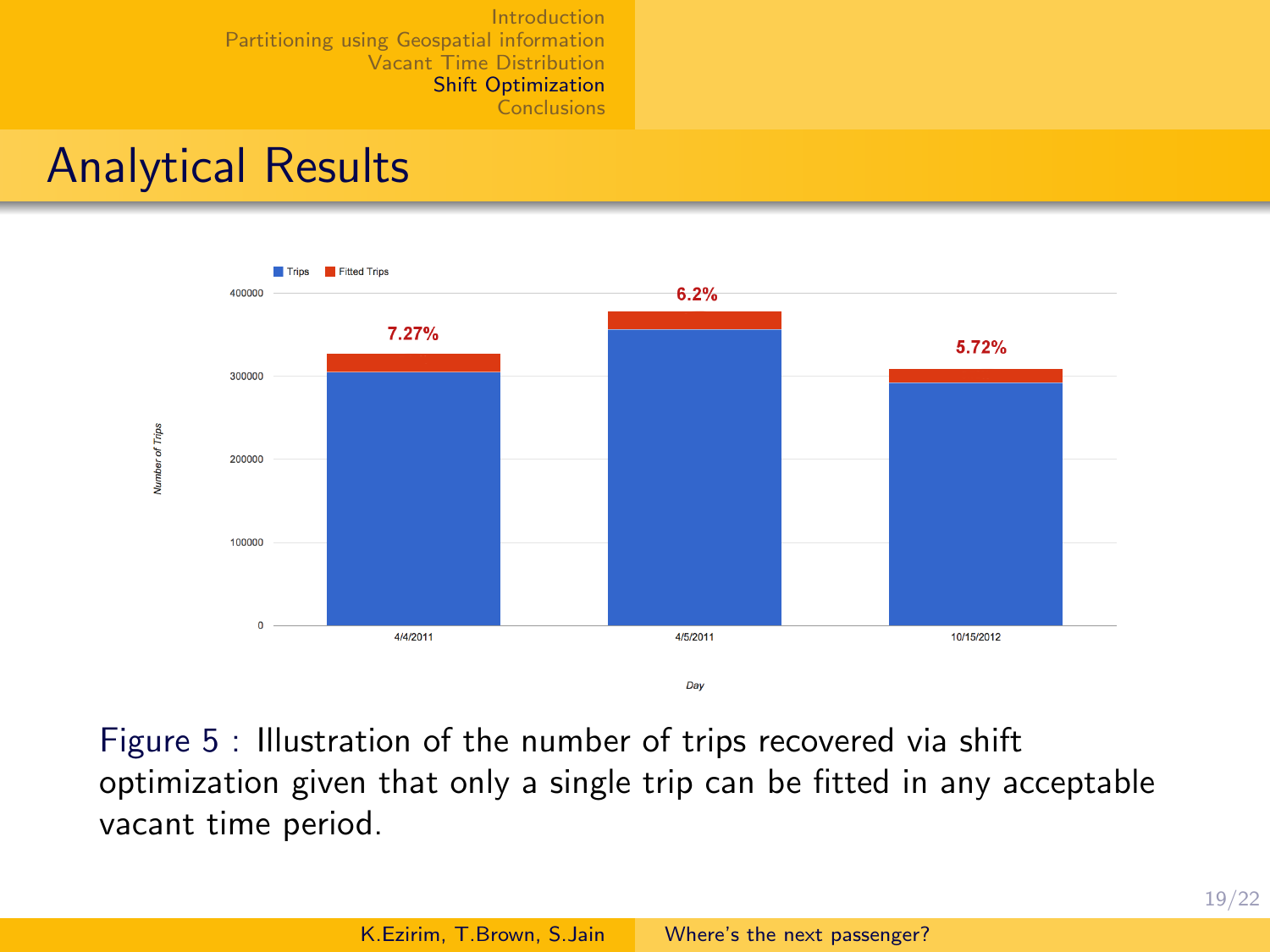### Analytical Results



Figure 6 : Illustration showing the impact of shift optimization on the revenue generated by taxi cabs.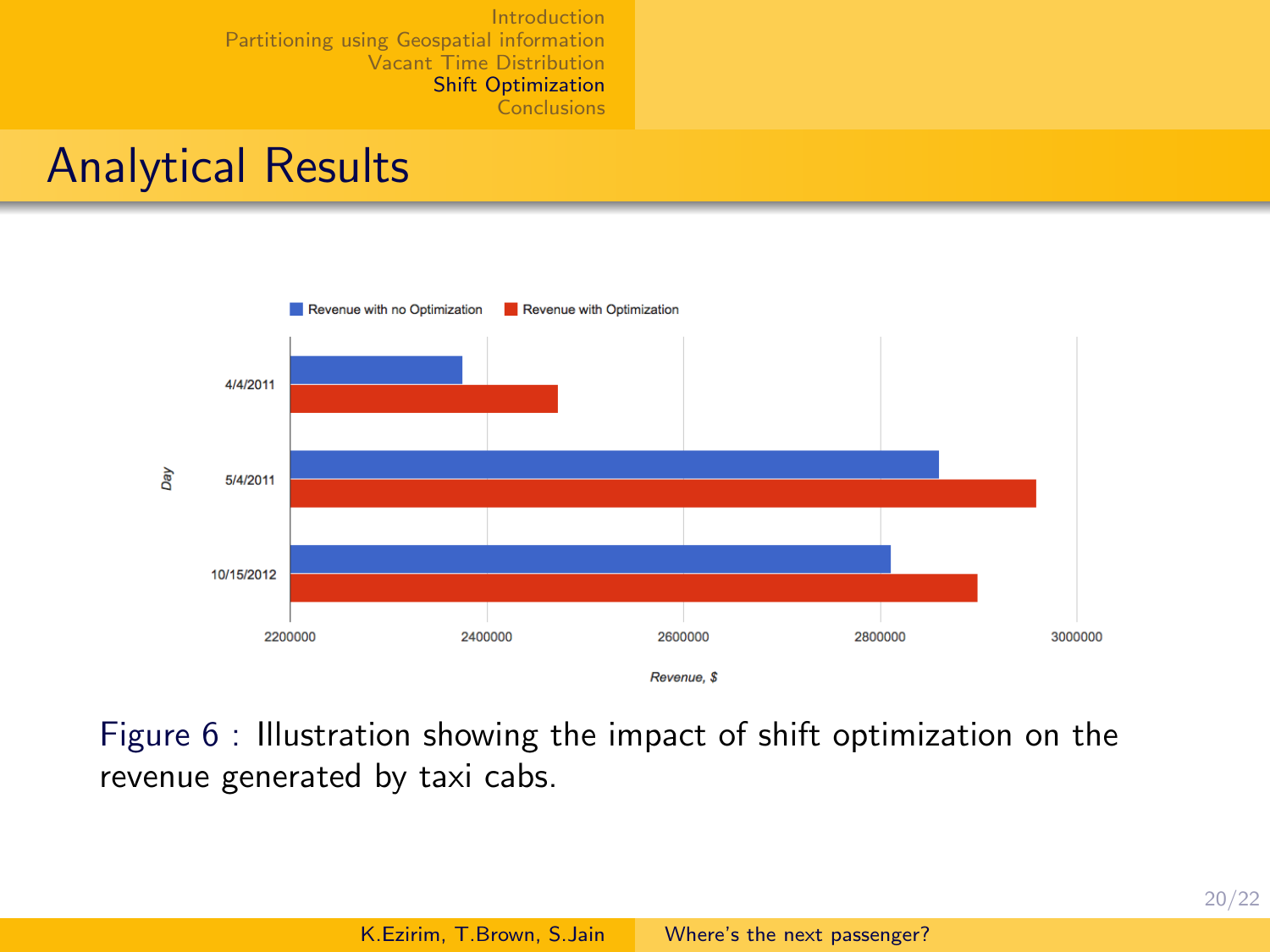

Vacant time information can help select best sector to find a passenger.

This will lead to:

- Increase in revenue generated
- Reduction of latency in finding passengers
- Reduction of greenhouse effect